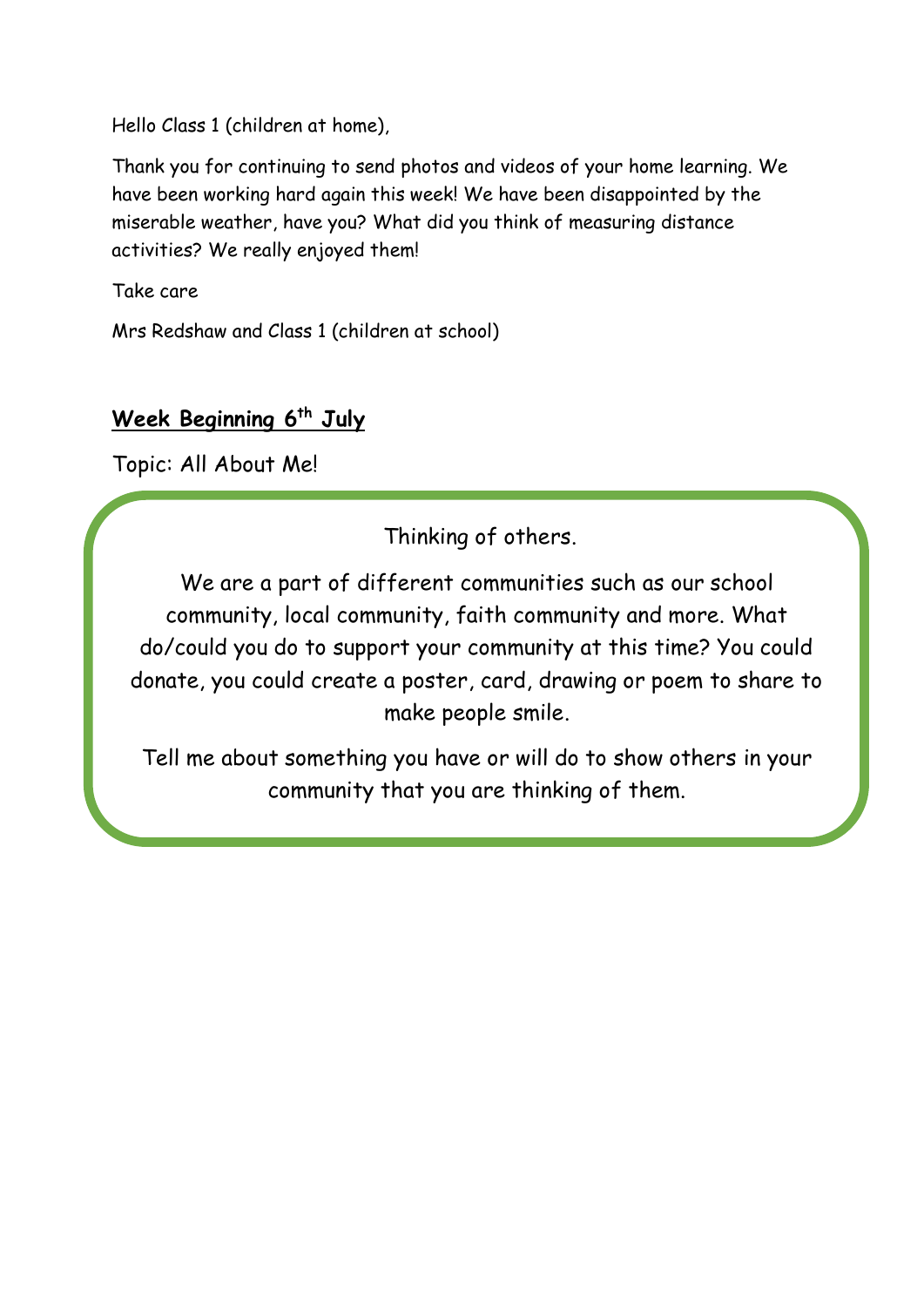## **Literacy: All Kinds of Children**

## <https://www.youtube.com/watch?v=kjNpu5ryhyw>

Listen to the story of '*All Kinds of Children*' with an adult using the link above. Together discuss the things that all kinds of children need. Find these points in the story (food, clothes, shelter, love and sleep) and write a caption to match.

Look at the pages with the different houses. Identify the similarities and differences in the houses and describe what they look like. Draw a picture of your house and write a description of it.

Look at the pages that shows grown ups and talk about the different jobs adults can do. Think about what adults do in different jobs and things you like to do too. Write a sentence to explain what job you would like to do when you are a grownup and say why.